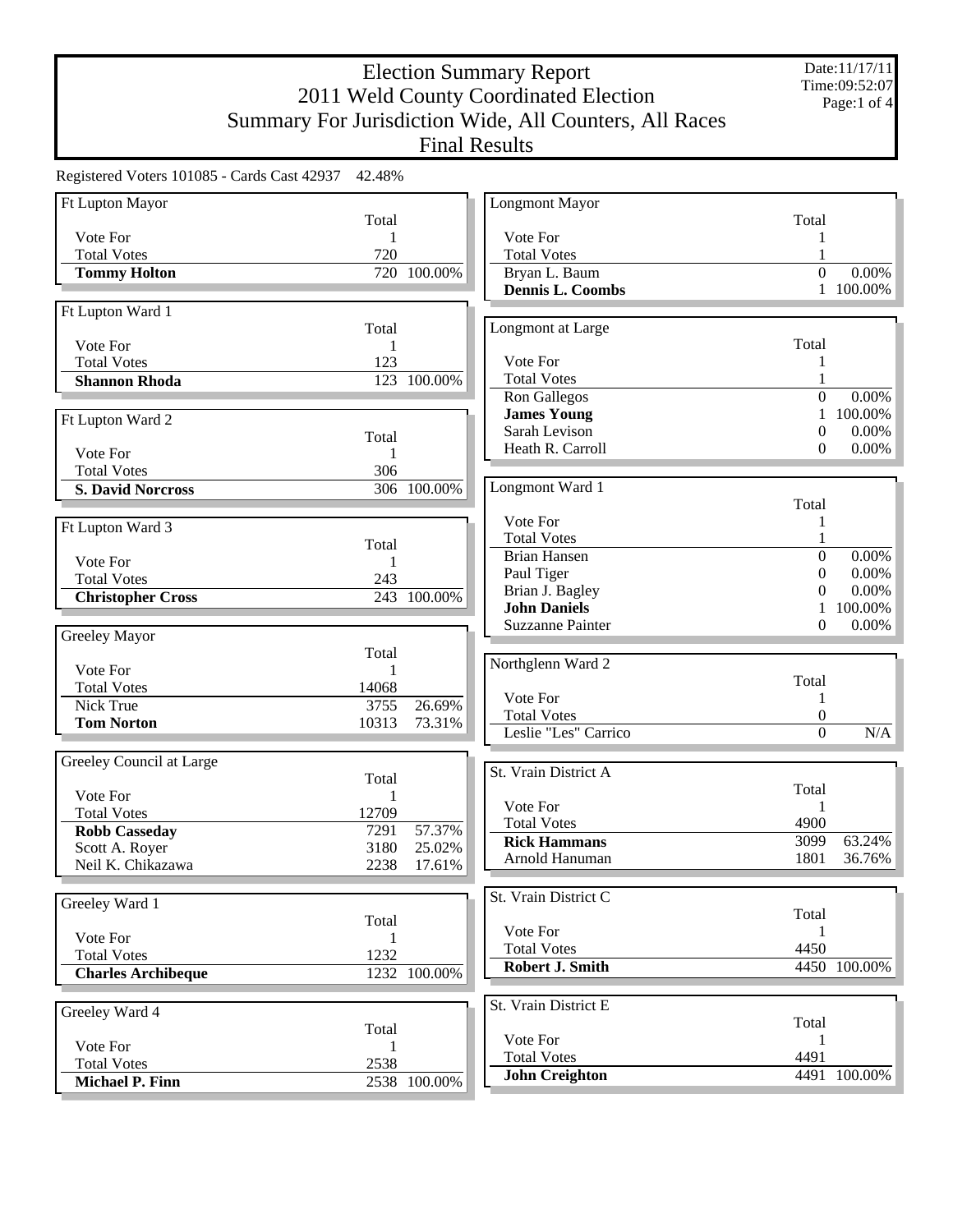Registered Voters 101085 - Cards Cast 42937 42.48%

| St. Vrain District G         |                 |                        | Brighton 27J District 6    |       |              |
|------------------------------|-----------------|------------------------|----------------------------|-------|--------------|
|                              | Total           |                        |                            | Total |              |
| Vote For                     | 1               |                        | Vote For                   | 1     |              |
| <b>Total Votes</b>           | 4462            |                        | <b>Total Votes</b>         | 115   |              |
| <b>Michael Schiers</b>       |                 | 4462 100.00%           | <b>Stanley L. Hiller</b>   | 43    | 37.39%       |
|                              |                 |                        | Michael A. Boutwell        | 27    | 23.48%       |
| R <sub>2</sub> -J District A |                 |                        | <b>Audrey Slorf</b>        | 18    | 15.65%       |
|                              | Total           |                        | Virginia Guzman            | 27    | 23.48%       |
| Vote For                     | 1               |                        |                            |       |              |
| <b>Total Votes</b>           | 126             |                        | Brighton 27J District 7    |       |              |
| Lola Johnson                 | $\overline{57}$ | 45.24%                 |                            | Total |              |
| Kathleen Hatanaka            | 69              | 54.76%                 | Vote For                   |       |              |
|                              |                 |                        | <b>Total Votes</b>         | 103   |              |
|                              |                 |                        | <b>Sheree Coates</b>       |       | 103 100.00%  |
| R <sub>2</sub> -J District B |                 |                        |                            |       |              |
| Vote For                     | Total<br>1      |                        | District 6 Board           |       |              |
| <b>Total Votes</b>           | 109             |                        |                            | Total |              |
| <b>Janice Marchman</b>       |                 | 109 100.00%            | Vote For                   | 3     |              |
|                              |                 |                        | <b>Total Votes</b>         | 43057 |              |
|                              |                 |                        | Bret R. Elliott            | 4661  | 10.83%       |
| R <sub>2</sub> -J District C |                 |                        | <b>Doug Lidiak</b>         | 5544  | 12.88%       |
|                              | Total           |                        | <b>Logan Richardson</b>    | 5140  | 11.94%       |
| Vote For                     | 1               |                        | <b>Suzanne Doerner</b>     | 3893  | 9.04%        |
| <b>Total Votes</b>           | 107             |                        | Tim Pike                   | 4128  | 9.59%        |
| <b>Denise Montagu</b>        |                 | 107 100.00%            | <b>Richard TReilly</b>     | 1909  | 4.43%        |
|                              |                 |                        | Geoff Broughton            | 3410  | 7.92%        |
| R <sub>2</sub> -J District D |                 |                        | E. Marlene Schuman         | 2655  | 6.17%        |
|                              | Total           |                        | Ed Spindler                | 1360  | 3.16%        |
| Vote For                     | 1               |                        | <b>Julia Richard</b>       | 7391  | 17.17%       |
| <b>Total Votes</b>           | 107             |                        | Mark A. Hinze              | 2966  | 6.89%        |
| <b>Leslie Young</b>          |                 | $\frac{107}{100.00\%}$ |                            |       |              |
|                              |                 |                        | District 6 Board 2 yr term |       |              |
| R <sub>2</sub> -J District G |                 |                        |                            | Total |              |
|                              | Total           |                        | Vote For                   | 1     |              |
| Vote For                     | 1               |                        | <b>Total Votes</b>         | 14357 |              |
| <b>Total Votes</b>           | 137             |                        | ValerieLealWhitehead       | 4424  | 30.81%       |
| <b>Bob Kerrigan</b>          | 76              | 55.47%                 | Tannis Bator               | 4173  | 29.07%       |
| Karen L. Stockley            | 61              | 44.53%                 | <b>Scott Rankin</b>        | 5760  | 40.12%       |
|                              |                 |                        |                            |       |              |
| Brighton 27J District 1      |                 |                        | RE-1 District B            |       |              |
|                              | Total           |                        |                            | Total |              |
| Vote For                     | 1               |                        | Vote For                   |       |              |
| <b>Total Votes</b>           | 116             |                        | <b>Total Votes</b>         | 1206  |              |
| Roberta L. Thimmig           |                 | 116 100.00%            | <b>Marsha Harris</b>       |       | 1206 100.00% |
|                              |                 |                        |                            |       |              |
| Brighton 27J District 3      |                 |                        |                            |       |              |
|                              | Total           |                        | RE-1 District D            |       |              |
| Vote For                     |                 |                        |                            | Total |              |
| <b>Total Votes</b>           | 139             |                        | Vote For                   | 1     |              |
| Donna J. Petrocco            | 97              | 69.78%                 | <b>Total Votes</b>         | 1528  |              |
| Russell D. Carr              | 42              | 30.22%                 | Robert Schneider           | 623   | 40.77%       |
|                              |                 |                        | Randy W. Ray               | 905   | 59.23%       |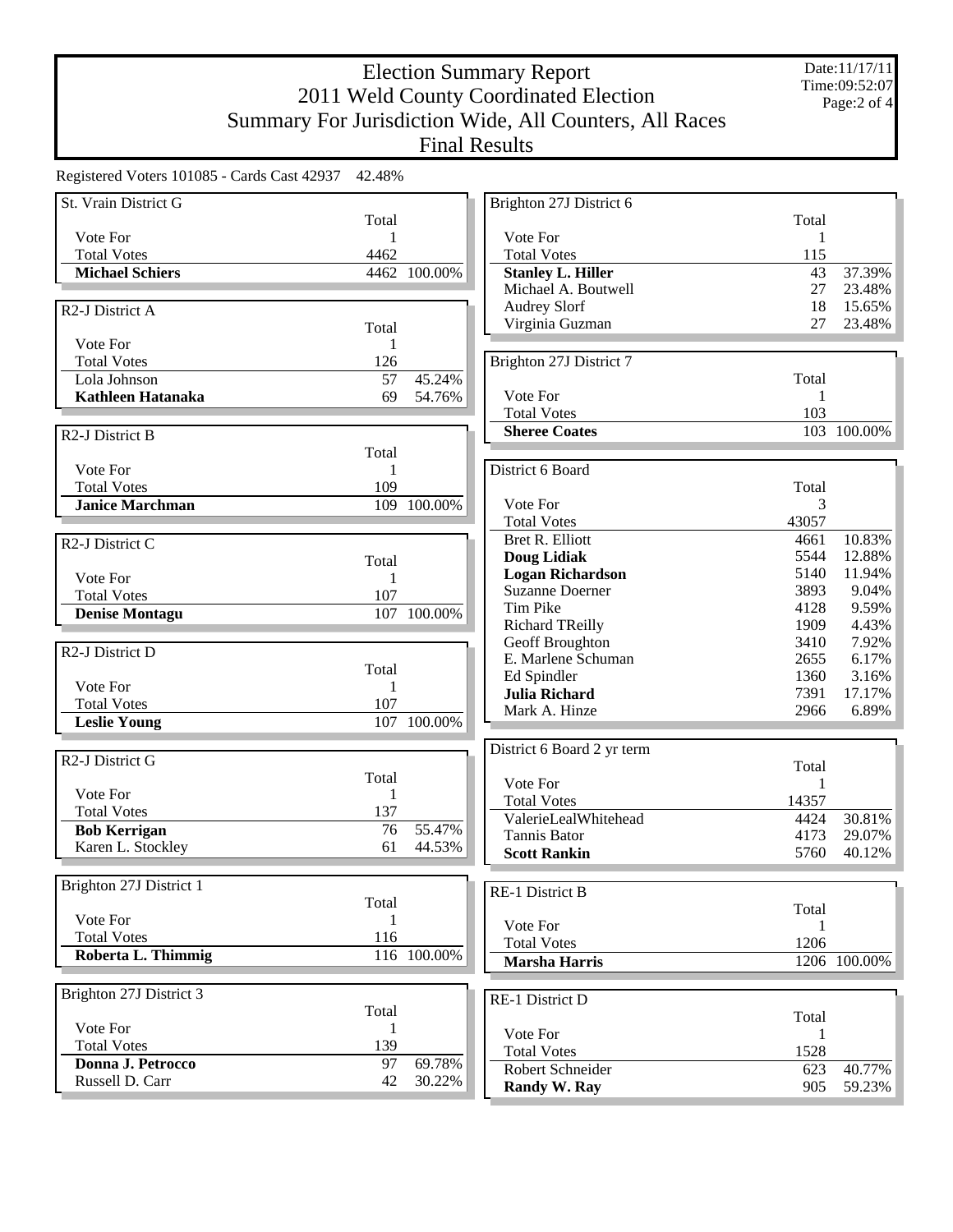| RE-1 District F<br>Ft Lupton Ballot Issue 2A<br>Total<br>Total<br>Vote For<br>Vote For<br>1<br>1<br>1602<br><b>Total Votes</b><br>864<br><b>Total Votes</b><br>59.99%<br>591<br>68.40%<br><b>Nancy A. Sarchet</b><br>961<br><b>YES</b><br>Josephine Navarrete<br>641<br>40.01%<br>NO<br>273<br>31.60%<br>RE-11J District B<br>Ft Lupton Ballot Question 2B<br>Total<br>Total<br>Vote For<br>Vote For<br>1<br>1<br>858<br><b>Total Votes</b><br>179<br><b>Total Votes</b><br>179 100.00%<br><b>YES</b><br>408<br>47.55%<br>Paul M. Kaiser<br>NO<br>450<br>52.45%<br><b>Longmont Ballot Question 2A</b><br>Total<br>Vote For<br>Total<br>1<br><b>Total Votes</b><br>187<br>Vote For<br>1<br><b>Total Votes</b><br>$\mathbf{1}$<br>187 100.00%<br><b>Scott Stump</b><br>$\boldsymbol{0}$<br>0.00%<br><b>YES</b><br>1 100.00%<br>N <sub>O</sub><br>District RE-50J Board<br>Total<br>Vote For<br>3<br><b>Longmont Ballot Question 2B</b><br>86<br><b>Total Votes</b><br>Total<br>27.91%<br>Vote For<br>24<br><b>Rena Baessler</b><br>1<br><b>Total Votes</b><br>19.77%<br><b>David Ritchey</b><br>17<br>$\overline{0}$<br>$0.00\%$<br><b>Scott Donaghy</b><br>12<br>13.95%<br><b>YES</b><br>Lance Kaufman<br>16<br>18.60%<br>NO<br>1 100.00%<br><b>Craig Harris</b><br>17<br>19.77%<br>Platteville Ballot Question 2A<br><b>RE-8 District B</b><br>Total<br>Vote For<br>Total<br>1<br>Vote For<br>419<br>1<br><b>Total Votes</b><br><b>Total Votes</b><br>1442<br>150<br><b>YES</b><br>35.80%<br><b>Bushrod White</b><br>317<br>21.98%<br>64.20%<br>NO<br>269<br><b>Carol McDermott</b><br>1125<br>78.02%<br><b>Platteville Ballot Question 2B</b><br>RE-8 District D<br>Total<br>Vote For<br>Total<br>1<br>Vote For<br><b>Total Votes</b><br>418<br>1<br><b>Total Votes</b><br>200<br>258<br>61.72%<br><b>YES</b><br>Write-in Votes<br>200 100.00%<br>NO<br>160<br>38.28%<br>RE-8 District E<br>R2-J Referred Issue 3A<br>Total<br>Total<br>Vote For<br>Vote For<br>1<br>1<br>1197<br><b>Total Votes</b><br>174<br><b>Total Votes</b><br>1197 100.00%<br>56<br>Dawn KoshioGillespie<br><b>YES</b><br>32.18%<br>67.82%<br>NO<br>118<br>Proposition 103<br>Total<br>Vote For<br>1<br>42083<br><b>Total Votes</b><br>13344<br>31.71%<br><b>YES</b><br>28739<br>68.29%<br>NO | Registered Voters 101085 - Cards Cast 42937 42.48% |  |  |  |
|-----------------------------------------------------------------------------------------------------------------------------------------------------------------------------------------------------------------------------------------------------------------------------------------------------------------------------------------------------------------------------------------------------------------------------------------------------------------------------------------------------------------------------------------------------------------------------------------------------------------------------------------------------------------------------------------------------------------------------------------------------------------------------------------------------------------------------------------------------------------------------------------------------------------------------------------------------------------------------------------------------------------------------------------------------------------------------------------------------------------------------------------------------------------------------------------------------------------------------------------------------------------------------------------------------------------------------------------------------------------------------------------------------------------------------------------------------------------------------------------------------------------------------------------------------------------------------------------------------------------------------------------------------------------------------------------------------------------------------------------------------------------------------------------------------------------------------------------------------------------------------------------------------------------------------------------------------------------------------------------------------------------------------------------------------------------------------------------------------------------------------------------------------------------------------------------------------------------------------------------------------------------------|----------------------------------------------------|--|--|--|
|                                                                                                                                                                                                                                                                                                                                                                                                                                                                                                                                                                                                                                                                                                                                                                                                                                                                                                                                                                                                                                                                                                                                                                                                                                                                                                                                                                                                                                                                                                                                                                                                                                                                                                                                                                                                                                                                                                                                                                                                                                                                                                                                                                                                                                                                       |                                                    |  |  |  |
|                                                                                                                                                                                                                                                                                                                                                                                                                                                                                                                                                                                                                                                                                                                                                                                                                                                                                                                                                                                                                                                                                                                                                                                                                                                                                                                                                                                                                                                                                                                                                                                                                                                                                                                                                                                                                                                                                                                                                                                                                                                                                                                                                                                                                                                                       |                                                    |  |  |  |
|                                                                                                                                                                                                                                                                                                                                                                                                                                                                                                                                                                                                                                                                                                                                                                                                                                                                                                                                                                                                                                                                                                                                                                                                                                                                                                                                                                                                                                                                                                                                                                                                                                                                                                                                                                                                                                                                                                                                                                                                                                                                                                                                                                                                                                                                       |                                                    |  |  |  |
|                                                                                                                                                                                                                                                                                                                                                                                                                                                                                                                                                                                                                                                                                                                                                                                                                                                                                                                                                                                                                                                                                                                                                                                                                                                                                                                                                                                                                                                                                                                                                                                                                                                                                                                                                                                                                                                                                                                                                                                                                                                                                                                                                                                                                                                                       |                                                    |  |  |  |
|                                                                                                                                                                                                                                                                                                                                                                                                                                                                                                                                                                                                                                                                                                                                                                                                                                                                                                                                                                                                                                                                                                                                                                                                                                                                                                                                                                                                                                                                                                                                                                                                                                                                                                                                                                                                                                                                                                                                                                                                                                                                                                                                                                                                                                                                       |                                                    |  |  |  |
|                                                                                                                                                                                                                                                                                                                                                                                                                                                                                                                                                                                                                                                                                                                                                                                                                                                                                                                                                                                                                                                                                                                                                                                                                                                                                                                                                                                                                                                                                                                                                                                                                                                                                                                                                                                                                                                                                                                                                                                                                                                                                                                                                                                                                                                                       |                                                    |  |  |  |
|                                                                                                                                                                                                                                                                                                                                                                                                                                                                                                                                                                                                                                                                                                                                                                                                                                                                                                                                                                                                                                                                                                                                                                                                                                                                                                                                                                                                                                                                                                                                                                                                                                                                                                                                                                                                                                                                                                                                                                                                                                                                                                                                                                                                                                                                       |                                                    |  |  |  |
|                                                                                                                                                                                                                                                                                                                                                                                                                                                                                                                                                                                                                                                                                                                                                                                                                                                                                                                                                                                                                                                                                                                                                                                                                                                                                                                                                                                                                                                                                                                                                                                                                                                                                                                                                                                                                                                                                                                                                                                                                                                                                                                                                                                                                                                                       |                                                    |  |  |  |
|                                                                                                                                                                                                                                                                                                                                                                                                                                                                                                                                                                                                                                                                                                                                                                                                                                                                                                                                                                                                                                                                                                                                                                                                                                                                                                                                                                                                                                                                                                                                                                                                                                                                                                                                                                                                                                                                                                                                                                                                                                                                                                                                                                                                                                                                       |                                                    |  |  |  |
|                                                                                                                                                                                                                                                                                                                                                                                                                                                                                                                                                                                                                                                                                                                                                                                                                                                                                                                                                                                                                                                                                                                                                                                                                                                                                                                                                                                                                                                                                                                                                                                                                                                                                                                                                                                                                                                                                                                                                                                                                                                                                                                                                                                                                                                                       |                                                    |  |  |  |
|                                                                                                                                                                                                                                                                                                                                                                                                                                                                                                                                                                                                                                                                                                                                                                                                                                                                                                                                                                                                                                                                                                                                                                                                                                                                                                                                                                                                                                                                                                                                                                                                                                                                                                                                                                                                                                                                                                                                                                                                                                                                                                                                                                                                                                                                       |                                                    |  |  |  |
|                                                                                                                                                                                                                                                                                                                                                                                                                                                                                                                                                                                                                                                                                                                                                                                                                                                                                                                                                                                                                                                                                                                                                                                                                                                                                                                                                                                                                                                                                                                                                                                                                                                                                                                                                                                                                                                                                                                                                                                                                                                                                                                                                                                                                                                                       |                                                    |  |  |  |
|                                                                                                                                                                                                                                                                                                                                                                                                                                                                                                                                                                                                                                                                                                                                                                                                                                                                                                                                                                                                                                                                                                                                                                                                                                                                                                                                                                                                                                                                                                                                                                                                                                                                                                                                                                                                                                                                                                                                                                                                                                                                                                                                                                                                                                                                       | RE-11J District E                                  |  |  |  |
|                                                                                                                                                                                                                                                                                                                                                                                                                                                                                                                                                                                                                                                                                                                                                                                                                                                                                                                                                                                                                                                                                                                                                                                                                                                                                                                                                                                                                                                                                                                                                                                                                                                                                                                                                                                                                                                                                                                                                                                                                                                                                                                                                                                                                                                                       |                                                    |  |  |  |
|                                                                                                                                                                                                                                                                                                                                                                                                                                                                                                                                                                                                                                                                                                                                                                                                                                                                                                                                                                                                                                                                                                                                                                                                                                                                                                                                                                                                                                                                                                                                                                                                                                                                                                                                                                                                                                                                                                                                                                                                                                                                                                                                                                                                                                                                       |                                                    |  |  |  |
|                                                                                                                                                                                                                                                                                                                                                                                                                                                                                                                                                                                                                                                                                                                                                                                                                                                                                                                                                                                                                                                                                                                                                                                                                                                                                                                                                                                                                                                                                                                                                                                                                                                                                                                                                                                                                                                                                                                                                                                                                                                                                                                                                                                                                                                                       |                                                    |  |  |  |
|                                                                                                                                                                                                                                                                                                                                                                                                                                                                                                                                                                                                                                                                                                                                                                                                                                                                                                                                                                                                                                                                                                                                                                                                                                                                                                                                                                                                                                                                                                                                                                                                                                                                                                                                                                                                                                                                                                                                                                                                                                                                                                                                                                                                                                                                       |                                                    |  |  |  |
|                                                                                                                                                                                                                                                                                                                                                                                                                                                                                                                                                                                                                                                                                                                                                                                                                                                                                                                                                                                                                                                                                                                                                                                                                                                                                                                                                                                                                                                                                                                                                                                                                                                                                                                                                                                                                                                                                                                                                                                                                                                                                                                                                                                                                                                                       |                                                    |  |  |  |
|                                                                                                                                                                                                                                                                                                                                                                                                                                                                                                                                                                                                                                                                                                                                                                                                                                                                                                                                                                                                                                                                                                                                                                                                                                                                                                                                                                                                                                                                                                                                                                                                                                                                                                                                                                                                                                                                                                                                                                                                                                                                                                                                                                                                                                                                       |                                                    |  |  |  |
|                                                                                                                                                                                                                                                                                                                                                                                                                                                                                                                                                                                                                                                                                                                                                                                                                                                                                                                                                                                                                                                                                                                                                                                                                                                                                                                                                                                                                                                                                                                                                                                                                                                                                                                                                                                                                                                                                                                                                                                                                                                                                                                                                                                                                                                                       |                                                    |  |  |  |
|                                                                                                                                                                                                                                                                                                                                                                                                                                                                                                                                                                                                                                                                                                                                                                                                                                                                                                                                                                                                                                                                                                                                                                                                                                                                                                                                                                                                                                                                                                                                                                                                                                                                                                                                                                                                                                                                                                                                                                                                                                                                                                                                                                                                                                                                       |                                                    |  |  |  |
|                                                                                                                                                                                                                                                                                                                                                                                                                                                                                                                                                                                                                                                                                                                                                                                                                                                                                                                                                                                                                                                                                                                                                                                                                                                                                                                                                                                                                                                                                                                                                                                                                                                                                                                                                                                                                                                                                                                                                                                                                                                                                                                                                                                                                                                                       |                                                    |  |  |  |
|                                                                                                                                                                                                                                                                                                                                                                                                                                                                                                                                                                                                                                                                                                                                                                                                                                                                                                                                                                                                                                                                                                                                                                                                                                                                                                                                                                                                                                                                                                                                                                                                                                                                                                                                                                                                                                                                                                                                                                                                                                                                                                                                                                                                                                                                       |                                                    |  |  |  |
|                                                                                                                                                                                                                                                                                                                                                                                                                                                                                                                                                                                                                                                                                                                                                                                                                                                                                                                                                                                                                                                                                                                                                                                                                                                                                                                                                                                                                                                                                                                                                                                                                                                                                                                                                                                                                                                                                                                                                                                                                                                                                                                                                                                                                                                                       |                                                    |  |  |  |
|                                                                                                                                                                                                                                                                                                                                                                                                                                                                                                                                                                                                                                                                                                                                                                                                                                                                                                                                                                                                                                                                                                                                                                                                                                                                                                                                                                                                                                                                                                                                                                                                                                                                                                                                                                                                                                                                                                                                                                                                                                                                                                                                                                                                                                                                       |                                                    |  |  |  |
|                                                                                                                                                                                                                                                                                                                                                                                                                                                                                                                                                                                                                                                                                                                                                                                                                                                                                                                                                                                                                                                                                                                                                                                                                                                                                                                                                                                                                                                                                                                                                                                                                                                                                                                                                                                                                                                                                                                                                                                                                                                                                                                                                                                                                                                                       |                                                    |  |  |  |
|                                                                                                                                                                                                                                                                                                                                                                                                                                                                                                                                                                                                                                                                                                                                                                                                                                                                                                                                                                                                                                                                                                                                                                                                                                                                                                                                                                                                                                                                                                                                                                                                                                                                                                                                                                                                                                                                                                                                                                                                                                                                                                                                                                                                                                                                       |                                                    |  |  |  |
|                                                                                                                                                                                                                                                                                                                                                                                                                                                                                                                                                                                                                                                                                                                                                                                                                                                                                                                                                                                                                                                                                                                                                                                                                                                                                                                                                                                                                                                                                                                                                                                                                                                                                                                                                                                                                                                                                                                                                                                                                                                                                                                                                                                                                                                                       |                                                    |  |  |  |
|                                                                                                                                                                                                                                                                                                                                                                                                                                                                                                                                                                                                                                                                                                                                                                                                                                                                                                                                                                                                                                                                                                                                                                                                                                                                                                                                                                                                                                                                                                                                                                                                                                                                                                                                                                                                                                                                                                                                                                                                                                                                                                                                                                                                                                                                       |                                                    |  |  |  |
|                                                                                                                                                                                                                                                                                                                                                                                                                                                                                                                                                                                                                                                                                                                                                                                                                                                                                                                                                                                                                                                                                                                                                                                                                                                                                                                                                                                                                                                                                                                                                                                                                                                                                                                                                                                                                                                                                                                                                                                                                                                                                                                                                                                                                                                                       |                                                    |  |  |  |
|                                                                                                                                                                                                                                                                                                                                                                                                                                                                                                                                                                                                                                                                                                                                                                                                                                                                                                                                                                                                                                                                                                                                                                                                                                                                                                                                                                                                                                                                                                                                                                                                                                                                                                                                                                                                                                                                                                                                                                                                                                                                                                                                                                                                                                                                       |                                                    |  |  |  |
|                                                                                                                                                                                                                                                                                                                                                                                                                                                                                                                                                                                                                                                                                                                                                                                                                                                                                                                                                                                                                                                                                                                                                                                                                                                                                                                                                                                                                                                                                                                                                                                                                                                                                                                                                                                                                                                                                                                                                                                                                                                                                                                                                                                                                                                                       |                                                    |  |  |  |
|                                                                                                                                                                                                                                                                                                                                                                                                                                                                                                                                                                                                                                                                                                                                                                                                                                                                                                                                                                                                                                                                                                                                                                                                                                                                                                                                                                                                                                                                                                                                                                                                                                                                                                                                                                                                                                                                                                                                                                                                                                                                                                                                                                                                                                                                       |                                                    |  |  |  |
|                                                                                                                                                                                                                                                                                                                                                                                                                                                                                                                                                                                                                                                                                                                                                                                                                                                                                                                                                                                                                                                                                                                                                                                                                                                                                                                                                                                                                                                                                                                                                                                                                                                                                                                                                                                                                                                                                                                                                                                                                                                                                                                                                                                                                                                                       |                                                    |  |  |  |
|                                                                                                                                                                                                                                                                                                                                                                                                                                                                                                                                                                                                                                                                                                                                                                                                                                                                                                                                                                                                                                                                                                                                                                                                                                                                                                                                                                                                                                                                                                                                                                                                                                                                                                                                                                                                                                                                                                                                                                                                                                                                                                                                                                                                                                                                       |                                                    |  |  |  |
|                                                                                                                                                                                                                                                                                                                                                                                                                                                                                                                                                                                                                                                                                                                                                                                                                                                                                                                                                                                                                                                                                                                                                                                                                                                                                                                                                                                                                                                                                                                                                                                                                                                                                                                                                                                                                                                                                                                                                                                                                                                                                                                                                                                                                                                                       |                                                    |  |  |  |
|                                                                                                                                                                                                                                                                                                                                                                                                                                                                                                                                                                                                                                                                                                                                                                                                                                                                                                                                                                                                                                                                                                                                                                                                                                                                                                                                                                                                                                                                                                                                                                                                                                                                                                                                                                                                                                                                                                                                                                                                                                                                                                                                                                                                                                                                       |                                                    |  |  |  |
|                                                                                                                                                                                                                                                                                                                                                                                                                                                                                                                                                                                                                                                                                                                                                                                                                                                                                                                                                                                                                                                                                                                                                                                                                                                                                                                                                                                                                                                                                                                                                                                                                                                                                                                                                                                                                                                                                                                                                                                                                                                                                                                                                                                                                                                                       |                                                    |  |  |  |
|                                                                                                                                                                                                                                                                                                                                                                                                                                                                                                                                                                                                                                                                                                                                                                                                                                                                                                                                                                                                                                                                                                                                                                                                                                                                                                                                                                                                                                                                                                                                                                                                                                                                                                                                                                                                                                                                                                                                                                                                                                                                                                                                                                                                                                                                       |                                                    |  |  |  |
|                                                                                                                                                                                                                                                                                                                                                                                                                                                                                                                                                                                                                                                                                                                                                                                                                                                                                                                                                                                                                                                                                                                                                                                                                                                                                                                                                                                                                                                                                                                                                                                                                                                                                                                                                                                                                                                                                                                                                                                                                                                                                                                                                                                                                                                                       |                                                    |  |  |  |
|                                                                                                                                                                                                                                                                                                                                                                                                                                                                                                                                                                                                                                                                                                                                                                                                                                                                                                                                                                                                                                                                                                                                                                                                                                                                                                                                                                                                                                                                                                                                                                                                                                                                                                                                                                                                                                                                                                                                                                                                                                                                                                                                                                                                                                                                       |                                                    |  |  |  |
|                                                                                                                                                                                                                                                                                                                                                                                                                                                                                                                                                                                                                                                                                                                                                                                                                                                                                                                                                                                                                                                                                                                                                                                                                                                                                                                                                                                                                                                                                                                                                                                                                                                                                                                                                                                                                                                                                                                                                                                                                                                                                                                                                                                                                                                                       |                                                    |  |  |  |
|                                                                                                                                                                                                                                                                                                                                                                                                                                                                                                                                                                                                                                                                                                                                                                                                                                                                                                                                                                                                                                                                                                                                                                                                                                                                                                                                                                                                                                                                                                                                                                                                                                                                                                                                                                                                                                                                                                                                                                                                                                                                                                                                                                                                                                                                       |                                                    |  |  |  |
|                                                                                                                                                                                                                                                                                                                                                                                                                                                                                                                                                                                                                                                                                                                                                                                                                                                                                                                                                                                                                                                                                                                                                                                                                                                                                                                                                                                                                                                                                                                                                                                                                                                                                                                                                                                                                                                                                                                                                                                                                                                                                                                                                                                                                                                                       |                                                    |  |  |  |
|                                                                                                                                                                                                                                                                                                                                                                                                                                                                                                                                                                                                                                                                                                                                                                                                                                                                                                                                                                                                                                                                                                                                                                                                                                                                                                                                                                                                                                                                                                                                                                                                                                                                                                                                                                                                                                                                                                                                                                                                                                                                                                                                                                                                                                                                       |                                                    |  |  |  |
|                                                                                                                                                                                                                                                                                                                                                                                                                                                                                                                                                                                                                                                                                                                                                                                                                                                                                                                                                                                                                                                                                                                                                                                                                                                                                                                                                                                                                                                                                                                                                                                                                                                                                                                                                                                                                                                                                                                                                                                                                                                                                                                                                                                                                                                                       |                                                    |  |  |  |
|                                                                                                                                                                                                                                                                                                                                                                                                                                                                                                                                                                                                                                                                                                                                                                                                                                                                                                                                                                                                                                                                                                                                                                                                                                                                                                                                                                                                                                                                                                                                                                                                                                                                                                                                                                                                                                                                                                                                                                                                                                                                                                                                                                                                                                                                       |                                                    |  |  |  |
|                                                                                                                                                                                                                                                                                                                                                                                                                                                                                                                                                                                                                                                                                                                                                                                                                                                                                                                                                                                                                                                                                                                                                                                                                                                                                                                                                                                                                                                                                                                                                                                                                                                                                                                                                                                                                                                                                                                                                                                                                                                                                                                                                                                                                                                                       |                                                    |  |  |  |
|                                                                                                                                                                                                                                                                                                                                                                                                                                                                                                                                                                                                                                                                                                                                                                                                                                                                                                                                                                                                                                                                                                                                                                                                                                                                                                                                                                                                                                                                                                                                                                                                                                                                                                                                                                                                                                                                                                                                                                                                                                                                                                                                                                                                                                                                       |                                                    |  |  |  |
|                                                                                                                                                                                                                                                                                                                                                                                                                                                                                                                                                                                                                                                                                                                                                                                                                                                                                                                                                                                                                                                                                                                                                                                                                                                                                                                                                                                                                                                                                                                                                                                                                                                                                                                                                                                                                                                                                                                                                                                                                                                                                                                                                                                                                                                                       |                                                    |  |  |  |
|                                                                                                                                                                                                                                                                                                                                                                                                                                                                                                                                                                                                                                                                                                                                                                                                                                                                                                                                                                                                                                                                                                                                                                                                                                                                                                                                                                                                                                                                                                                                                                                                                                                                                                                                                                                                                                                                                                                                                                                                                                                                                                                                                                                                                                                                       |                                                    |  |  |  |